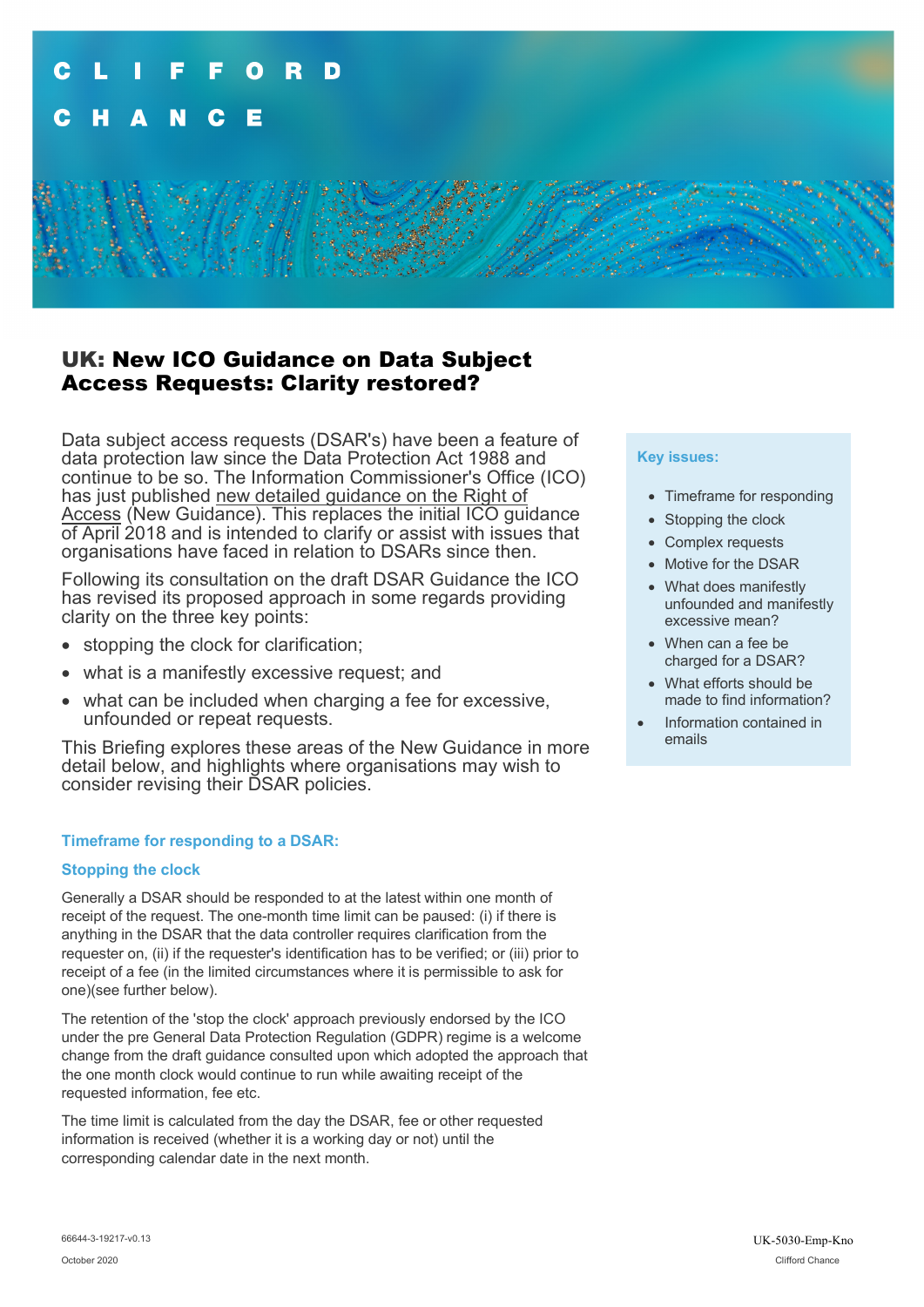#### F O R D

#### C H A N C F

Although the clock for responding to the DSAR is stopped pending receipt of any clarifying information clarification requests cannot be used as delaying tactic and the ICO expects organisations to:

- contact the individual as quickly as possible (e.g. by phone or email where this is appropriate);
- keep a record of any conversation with the individual about the scope of their request and the date when additional information was sought;
- explain to the individual why further details are being sought;
- be able to justify their position to the ICO, if asked to do so; and
- wait for a reasonable period of time before considering a DSAR 'closed' where there has been no response to a clarification request.

### **Complex requests**

Data controllers can extend the DSAR response time by a further two months, giving three months in total to respond where the request is complex or where a number of requests have been received from the individual relating to the individual's GDPR rights.

If an extension is justified, the data controller must write to the individual within one month of receipt of the request to explain why the extra time is needed. It would appear that non GDPR related requests for information for example litigation disclosure requests do not come within the permitted circumstances for extending the DSAR response time.

The New Guidance sets out seven examples of factors that may add to the complexity of a DSAR, but emphasises that the specific circumstances and the particular request are key to determining whether the request is complex.

One of the listed factors (added following the consultation) is the need to obtain specialist legal advice; however this is qualified by the ICO's view that if a data controller routinely obtains legal advice, a DSAR is unlikely to be complex. For some organisations this may be a somewhat restrictive viewpoint given that the nature of the legal advice sought will be often be fact specific to each DSAR request; particularly in the context of a DSAR made as a prelude to employment disputes and/or other litigation.

### **Motive for the DSAR**

Organisations in the UK are often faced with DSAR's from individuals (often employees in the context of disciplinary or grievance procedures) prior to or upon commencement of litigation against the organisation. The DSAR is used tactically as a pre-disclosure fishing exercise to obtain documents prior to litigation and/or as a form of accelerated disclosure ahead of the court/tribunal disclosure timetable and/or to apply pressure on the organisation to divert time and financial resources away from the litigation to the DSAR exercise. This seems to be a particularly British problem as DSAR's do not appear to be routinely used in this way in other jurisdictions subject to the GDPR .

Prior to the New Guidance, the Court of Appeal reiterated in *Dawson-Damer v Taylor Wessing LLP* [2017] EWCA Civ 74 that a collateral purpose of the data subject, such as obtaining data for litigation, does not prevent a data controller from dealing with the request. In this matter, Taylor Wessing objected to searching for 30 years of client files, on the grounds that "the supply of such a copy is not possible or would involve disproportionate effort". The Court of Appeal disagreed; Taylor Wessing had taken no steps to identify personal data within its file, meaning that the Court could not assess whether any particular steps would be disproportionate.

66644-3-19217-v0.13 UK-5030-Emp-Kno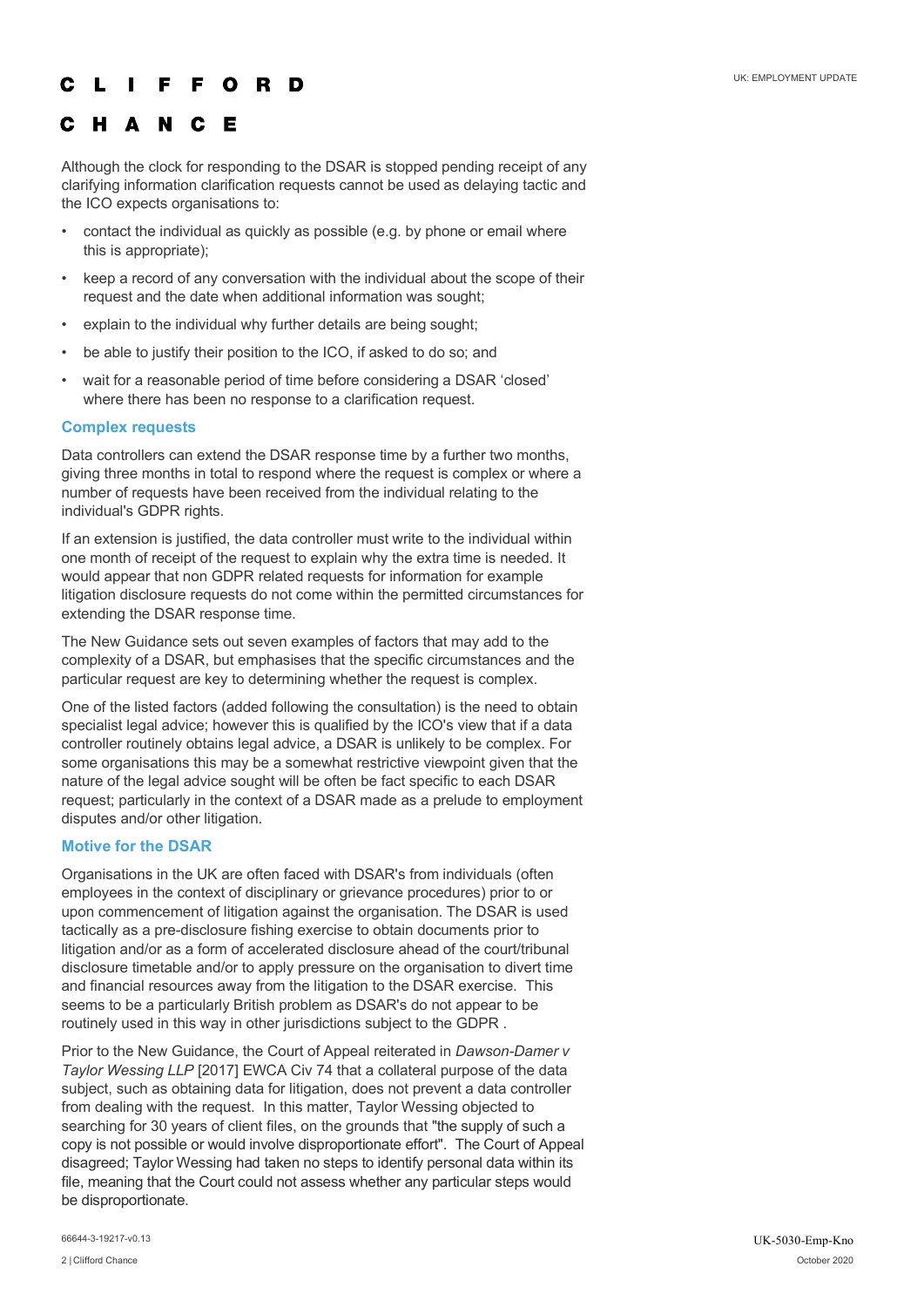### F O R D

## C H A N C E

In the New Guidance, the ICO has not changed its view that the right to make a DSAR is 'purpose blind' i.e. the purpose for which an individual makes a DSAR does not affect its validity. If the DSAR is clearly a pre-litigation fishing expedition or pressure tactic can an organisation decline to respond on the basis that the DSAR is manifestly unfounded; or manifestly excessive (both grounds upon which a data controller is permitted to refuse to comply with a DSAR)?

### **What does manifestly unfounded and manifestly excessive mean?**

The New Guidance addresses what 'manifestly unfounded' and 'manifestly excessive' mean, but does not address this pre-litigation fishing expedition issue. It clarifies that a request may be manifestly unfounded if:

- the individual clearly has no intention to exercise their right of access. For example where an individual makes a request, but then offers to withdraw it in return for some form of benefit from the organisation; or
- the request is malicious in intent and is being used to harass an organisation with no real purpose other than to cause disruption; or
- the individual makes unsubstantiated accusations against an organisation or specific employees which are clearly prompted by malice;
- the individual targets a particular employee against whom they have some personal grudge; or
- different DSARs are systematically sent as part of a campaign, e.g. once a week, with the intention of causing disruption.

The New Guidance emphasises that a DSAR must be considered in the context in which it is made; it is not a simple tick list exercise that automatically means a DSAR is manifestly unfounded if any of the above are satisfied. Although an organisation in the early stages of litigation may well be convinced of the individual's (strategic/tactical) motive(s) for the DSAR (particularly if made by their lawyer) it will be very difficult for the organisation to refuse to respond on the grounds that the individual does not genuinely want to exercise their GDPR rights rendering the DSAR manifestly unfounded. The New Guidance is, however, likely to assist where a data subject is making repeat (e.g. weekly) SARs, designed to ensure that the organisation has to repeatedly expend resources in responding.

The New Guidance considers that a request may be excessive if it is clearly or obviously unreasonable. Organisations are expected to assess whether the request is proportionate when balanced with the burden or costs involved in dealing with the request taking into account all the circumstances of the request, including:

- the nature of the requested information;
- the context of the request, and the relationship between the organisation and the individual;
- whether a refusal to provide the information or even acknowledge if it is held may cause substantive damage to the individual;
- the organisation's available resources (this presumably includes financial, physical and management time resources);
- whether the request largely repeats the substance of previous requests and a reasonable interval has not elapsed; or
- whether it overlaps with other requests (if it relates to a completely separate set of information the New Guidance suggests it is unlikely to be excessive).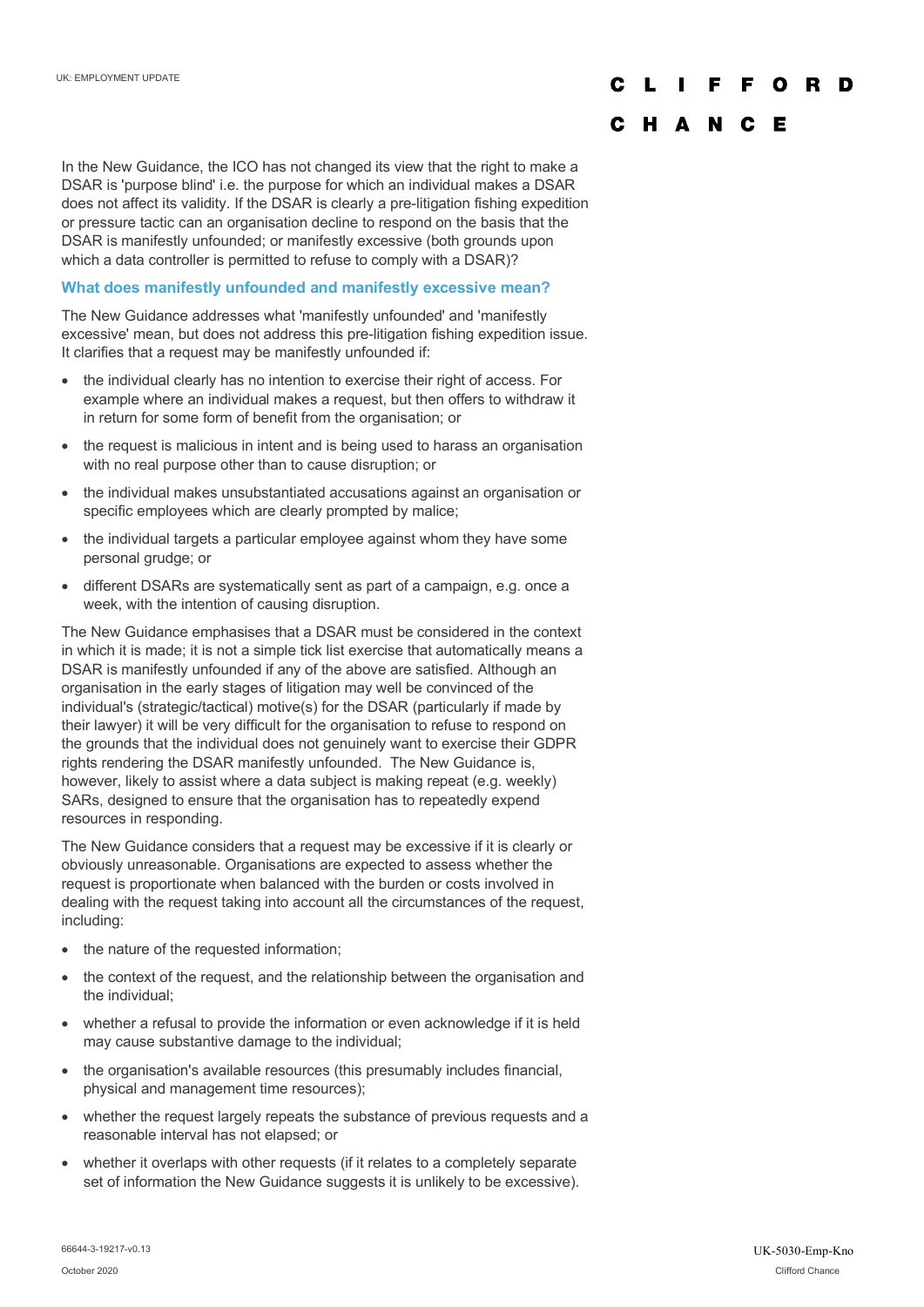#### O R D F E

# C H A N C E

Although the expanded clarification is welcome, whether a pre litigation DSAR fishing expedition can be refused on the grounds that it is manifestly excessive because there is insufficient resource to devote to it and the litigation process or because disclosure of broadly the same information will occur in due course is doubtful. It does however suggest that if significant costs will be incurred in responding to the DSAR the DSAR may be considered manifestly excessive.

### **When can fee be charged for the DSAR?**

A reasonable fee can be charged for the administrative costs of complying with a request if: it is manifestly unfounded or excessive (if the alternative option of refusing the DSAR is not exercised); or an individual requests further copies of their data following a request.

The New Guidance expands on what can be taken into account for determining the fee, including the administrative costs of the process of locating, retrieving and extracting information and the staff time taken to deal with the request (charged at a reasonable hourly rate). The latter can be determined by the organisation as there are currently no legislative parameters on the fees for staff time.

Organisation will have to be able to justify the costs charged in the event that an individual complains to the ICO; accordingly it is advisable for organisations to establish an unbiased set of criteria for charging fees. Indeed the ICO expects a copy of the fee criteria to be included in the organisation's' fee request in response to a DSAR considered manifestly unfounded or excessive.

### **What efforts should be made to find information?**

Organisations are expected to 'make reasonable efforts to find and retrieve the requested information'. Whether a search is unreasonable or disproportionate has to be assessed in the context of:

- the circumstances of the request;
- any difficulties involved in finding the information; and
- the fundamental nature of the right of access.

The burden of proof is on an organisation to be able to justify why a search is unreasonable or disproportionate. Documenting the search parameters and the sources searched for the personal data together with the rationale for the approach (technical difficulties, costs, time involved) will all stand an organisation in good stead in the event it has to demonstrate to the ICO that its DSAR response has been reasonable and proportionate.

Organisations are expected to ensure that their information management systems are well-designed and maintained so they can efficiently locate and extract requested information and, where necessary, redact third-party data. The reality for some organisations is that their IT systems are not state of the art and their technology does not necessarily allow for easy searching for personal data, making it a very manual (and expensive) process. Fortunately, the New Guidance is clear that if personal data is deleted by an organisation from its computer systems, the fact that expensive technical expertise might enable it to be recreated does not mean the organisation must go to such efforts to respond to a DSAR.

The ICO will not seek to take enforcement action against an organisation that has failed to use extreme measures to recreate previously 'deleted' personal data held in electronic form. It will not require organisations to use time and effort reconstituting information that has been deleted as part of general records management.

66644-3-19217-v0.13 UK-5030-Emp-Kno